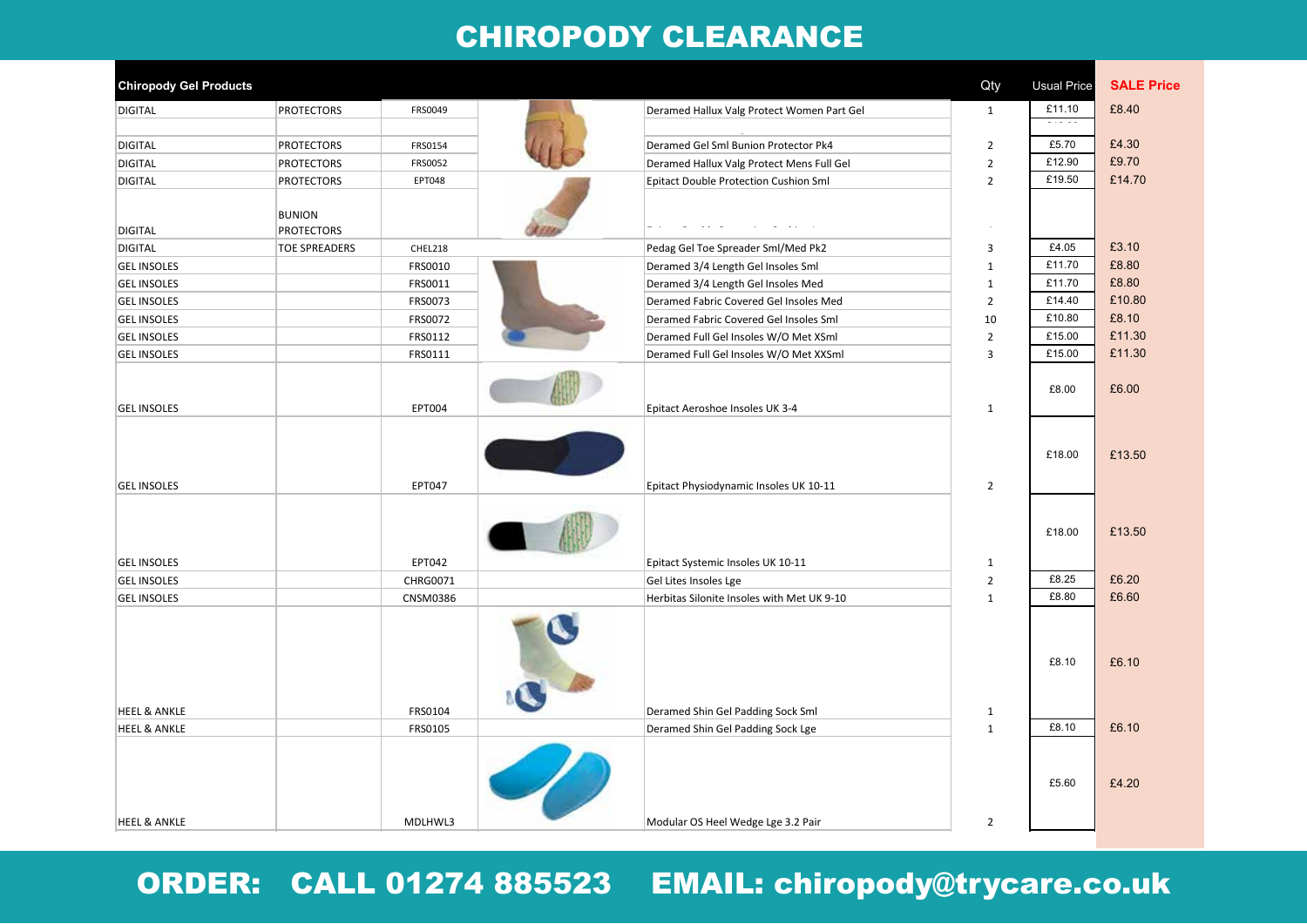| <b>HEEL &amp; ANKLE</b>       | MDLHL8          | Modular OS Heel Lift 6.4 Lge              | $\overline{3}$    | £4.70            | £3.60  |
|-------------------------------|-----------------|-------------------------------------------|-------------------|------------------|--------|
|                               |                 |                                           |                   |                  |        |
|                               |                 |                                           |                   |                  |        |
|                               |                 |                                           |                   | £4.70            | £3.60  |
|                               |                 |                                           |                   |                  |        |
| <b>HEEL &amp; ANKLE</b>       | MDLHL7          | Modular OS Heel Lift 3.2 Lge              | 5                 |                  |        |
| Chiropody Orthotics & Insoles |                 |                                           |                   |                  | £0.00  |
|                               |                 |                                           |                   |                  |        |
|                               |                 |                                           |                   | £78.00           | £58.50 |
|                               |                 |                                           |                   |                  |        |
| <b>APPLIANCES</b>             | GHWL0100        | Gehwol Sulci Protector Injector MkII      | $\mathbf{1}$<br>5 | £2.50            | £1.90  |
| <b>INSOLES</b>                | <b>CHRG0060</b> | ChiroCare Acti Soles 2-3                  | 9                 | £8.50            | £6.40  |
| <b>INSOLES</b>                | <b>CHRG0008</b> | ChiroCare 3/4 Length Gel Insoles XLge     |                   |                  |        |
|                               |                 |                                           |                   |                  |        |
|                               |                 |                                           |                   | £25.50           | £19.20 |
|                               |                 |                                           |                   |                  |        |
| <b>INSOLES</b>                | ALG067          | Duosoft Plus Insoles 8-9                  | $\mathbf{1}$      |                  |        |
| <b>INSOLES</b>                | ALG069          | Duosoft Plus Insoles 13-15                | $\overline{2}$    | £25.50           | £19.20 |
| <b>INSOLES</b>                | ALG073          | Duosoft Therapeutic Insoles 2-4.5         | $\mathbf{1}$      | £23.70           | £17.80 |
|                               |                 |                                           |                   |                  |        |
|                               |                 |                                           |                   | £23.70           | £17.80 |
| <b>INSOLES</b>                | ALG076          | Duosoft Therapeutic Insoles 9-10.5        | $\overline{2}$    |                  |        |
|                               |                 |                                           |                   |                  |        |
|                               |                 |                                           |                   | £29.20           | £21.90 |
|                               |                 |                                           |                   |                  |        |
| <b>INSOLES</b>                | CHEL454         | Pedag Energy Mid Arch Insoles 44/45       | $\mathbf{1}$      |                  |        |
| <b>INSOLES</b>                | CHEL452         | Pedag Energy Mid Arch Insoles 40/41       | $\mathbf{1}$      | £29.20           | £21.90 |
| <b>INSOLES</b>                | ALG035          | Essen 3/4 Insoles Black 8                 | $\mathbf 1$       | £20.30<br>£20.30 | £15.30 |
| <b>INSOLES</b>                | ALG030          | Essen 3/4 Insoles Black 3                 | $\overline{3}$    |                  | £15.30 |
|                               |                 |                                           |                   |                  |        |
|                               |                 |                                           |                   | £9.10            | £6.90  |
| <b>INSOLES</b>                | CHEL419         | Keep Warm Insoles 45                      | $\overline{2}$    |                  |        |
| <b>INSOLES</b>                | CHEL235         | Lady Gel Insoles Size Sml                 | $\mathbf{1}$      | £8.80            | £6.60  |
|                               |                 |                                           |                   |                  |        |
|                               |                 |                                           |                   | £8.20            | £6.20  |
|                               |                 |                                           |                   |                  |        |
| <b>INSOLES</b>                | CHEL471         | Magic Step Memory Foam Leather Insoles 37 | $\mathbf{1}$      |                  |        |
|                               |                 |                                           |                   |                  |        |
|                               |                 |                                           |                   |                  |        |
|                               |                 |                                           |                   | £18.40           | £13.80 |
|                               |                 |                                           |                   |                  |        |
| <b>INSOLES</b>                | OT3W895         | Orthosole 3/4 Max Cushion Womens 8-9.5    | $\overline{2}$    |                  |        |
| <b>INSOLES</b>                | CHEL201         | Performance Insoles 44                    | $\mathbf 1$       | £11.60           | £8.70  |
|                               |                 |                                           |                   |                  |        |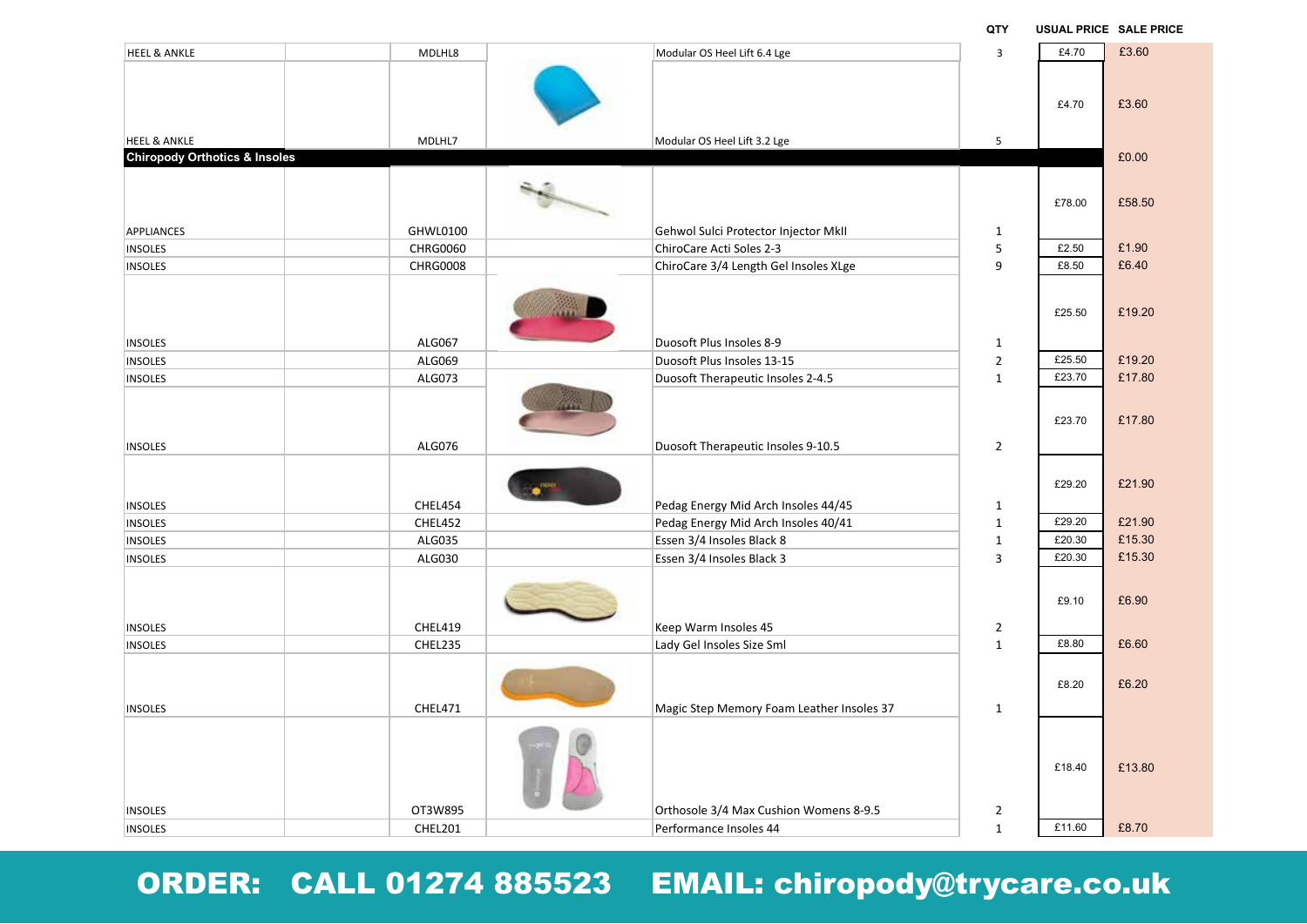|                |         | ORDER: CALL 01274 885523 EMAIL: chiropody@trycare.co.uk |  |  |
|----------------|---------|---------------------------------------------------------|--|--|
| <b>INSOLES</b> | CHEL091 | Viva Full Length Insoles 37                             |  |  |

| <b>INSOLES</b> | <b>PWRPKCF</b>  | Powerstep Power Kids F Child 13.5-1.5         | $\overline{2}$ | £19.10 | £14.40 |
|----------------|-----------------|-----------------------------------------------|----------------|--------|--------|
| <b>INSOLES</b> | <b>PWRPKCD</b>  | Powerstep Power Kids D Child 10.5-11.5        | $\mathbf{1}$   | £19.10 | £14.40 |
| <b>INSOLES</b> | PWRPN56         | Powerstep Pinnacle M 8-8.5 W 9.5-10           | $\mathbf{1}$   | £24.10 | £18.10 |
| <b>INSOLES</b> | PWRPM02         | Powerstep Pinnacle Maxx M 4-4.5 W 5.5-6       | $\mathbf{1}$   | £27.90 | £21.00 |
| <b>INSOLES</b> | PWRPC90         | Powerstep Pro Control M 13-13.5               | 1              | £27.90 | £21.00 |
| <b>INSOLES</b> | HALFINSSML      | Leather Covered Half Insoles Sml              | $\mathbf{1}$   | £4.20  | £3.20  |
| <b>INSOLES</b> | CNSM0396        | Resiflex Diabetic Insoles 45-46               | $\mathbf{2}$   | £25.30 | £19.00 |
| <b>INSOLES</b> | CNSM0391        | Resiflex Diabetic Insoles 37-38               | 8              | £25.30 | £19.00 |
| <b>INSOLES</b> | <b>TALRSOF</b>  | Rigid Slim Orthotic Insoles F UK9             | $\mathbf{1}$   | £22.90 | £17.20 |
| <b>INSOLES</b> | <b>TALRSOA</b>  | Rigid Slim Orthotic Insoles A UK4             | $\mathbf{1}$   | £22.90 | £17.20 |
| <b>INSOLES</b> | <b>TALGWSXS</b> | <b>B</b> GATTERY<br>Gaitway Slim Insoles XSml | $\mathbf{1}$   | £17.70 | £13.30 |
| <b>INSOLES</b> | <b>TALGWFS</b>  | Gaitway Full Length Insoles Sml               | $\mathbf{1}$   | £17.70 | £13.30 |
| <b>INSOLES</b> | TALEFMXS        | Elite Full Orthotic Insoles Medium XSml       | $\mathbf{1}$   | £31.90 | £24.00 |
| <b>INSOLES</b> | <b>TALEFFS</b>  | Elite Full Orthotic Insoles Firm Sml          | $\mathbf{1}$   | £31.90 | £24.00 |
|                |                 |                                               |                |        |        |
|                |                 |                                               |                | £23.90 | £18.00 |
| <b>INSOLES</b> | CHEL091         | Viva Full Length Insoles 37                   | $\mathbf{1}$   |        |        |
|                |                 |                                               |                |        |        |

INSOLES **Example 20 THE POWERFIGE POWER ASSESSED POWERS AND RES** POWER RIGHT POWER RIGHT AND RESPONSIVE POWER RIGHT AND RESPONSIVE POWER RIGHT AND RESPONSIVE POWER RIGHT AND RESPONSIVE POWER RIGHT AND RESPONSIVE POWER RIGH

INSOLES **CHEL431** CHEL431 **Pedag Power Mid Arch Insoles 38/39** 1

 $B = 1$ 

INSOLES **Example 2** PWRSTP06 PWRSTP06 Powerstep Full Length M 8-8.5 W 9.5-10 2

**QTY USUAL PRICE SALE PRICE**

£29.20 £21.90

£19.10 £14.40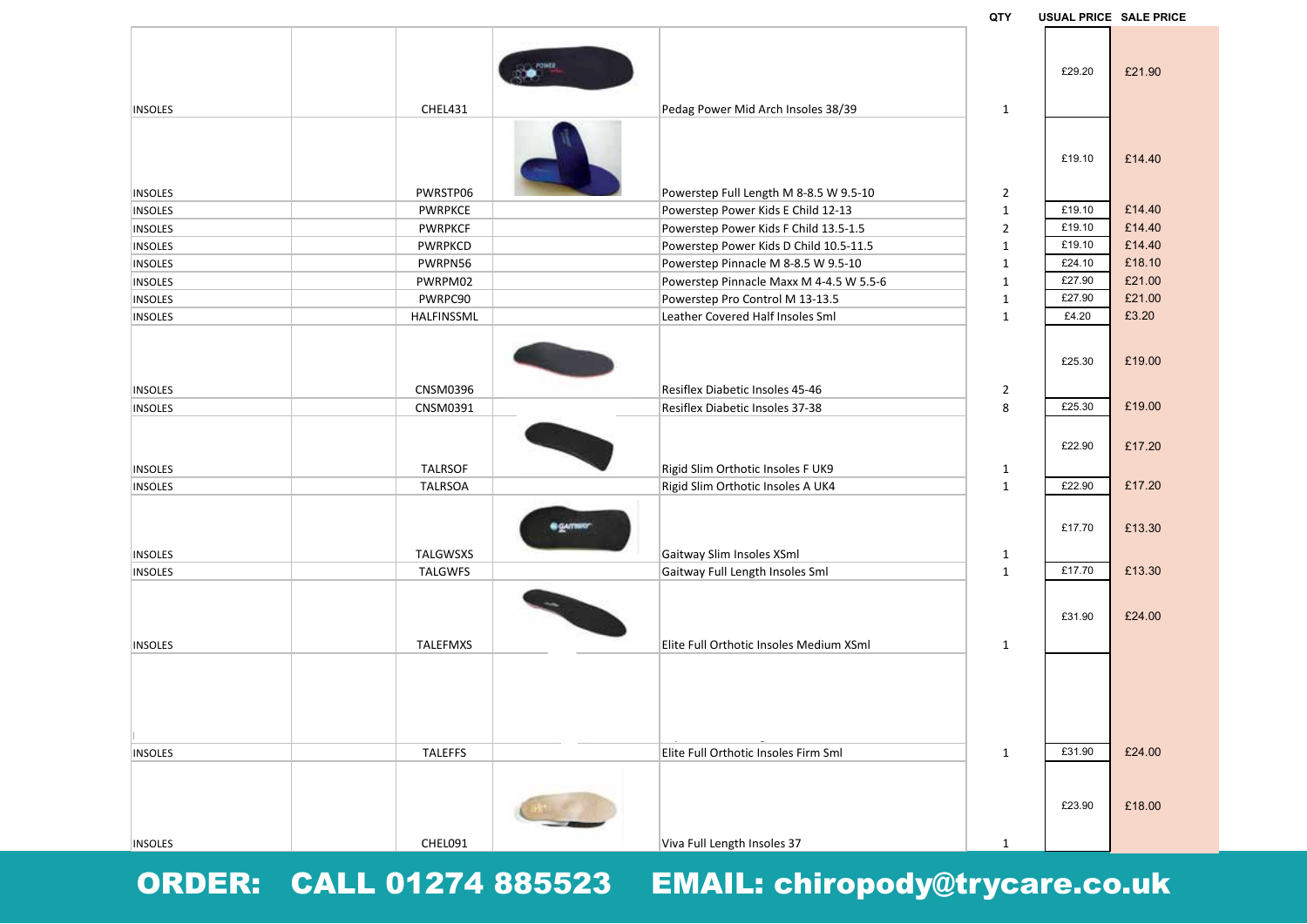| <b>INSOLES</b>                  | <b>CHEL102</b>     | Viva Full Length Insoles 46                                                        | $\overline{2}$               | £23.90 | £18.00 |
|---------------------------------|--------------------|------------------------------------------------------------------------------------|------------------------------|--------|--------|
| <b>INSOLES</b>                  | CHEL092            | Viva Full Length Insoles 38                                                        | 3                            | £23.90 | £18.00 |
| <b>INSOLES</b>                  | CHEL099            | Viva Full Length Insoles 43                                                        | $\mathbf 1$                  | £23.90 | £18.00 |
| <b>INSOLES</b>                  | CHEL090            | Viva Full Length Insoles 36                                                        | $\mathbf{1}$                 | £23.90 | £18.00 |
|                                 |                    |                                                                                    |                              |        |        |
|                                 |                    |                                                                                    |                              | £13.60 | £10.20 |
|                                 |                    |                                                                                    |                              |        |        |
| <b>INSOLES</b>                  | CHEL308            | Viva High Insoles 37                                                               | $\overline{2}$               |        |        |
| <b>INSOLES</b>                  | CHEL314            | Viva High Insoles 43                                                               | $\mathbf 1$                  | £13.60 | £10.20 |
| <b>INSOLES</b>                  | CHEL310            | Viva High Insoles 39                                                               | 3                            | £13.60 | £10.20 |
| <b>INSOLES</b>                  | CHEL313            | Viva High Insoles 42                                                               | $\mathbf 1$                  | £13.60 | £10.20 |
| <b>INSOLES</b>                  | CHEL317            | Viva High Insoles 46                                                               | $\mathbf{1}$                 | £13.60 | £10.20 |
|                                 |                    |                                                                                    |                              |        |        |
|                                 |                    |                                                                                    |                              | £18.40 | £13.80 |
|                                 |                    |                                                                                    |                              |        |        |
| <b>INSOLES</b>                  | CHEL380            | Viva Sport Insoles 46                                                              | $\mathbf{1}$                 |        |        |
|                                 |                    |                                                                                    |                              |        |        |
|                                 |                    |                                                                                    |                              |        |        |
|                                 |                    |                                                                                    |                              | £14.30 | £10.80 |
| <b>INSOLES</b>                  | CHEL295            | Viva Winter Insoles 46                                                             | $\mathbf{1}$                 |        |        |
| <b>INSOLES</b>                  | CHEL286            | Viva Winter Insoles 37                                                             | $\mathbf 1$                  | £14.30 | £10.80 |
| <b>ORTHOTICS &amp; SUPPORTS</b> | CHEL017            | Leather Correct Heel Pads Lge Pair                                                 | 4                            | £9.20  | £6.90  |
|                                 |                    |                                                                                    |                              |        |        |
|                                 |                    |                                                                                    |                              |        |        |
|                                 |                    |                                                                                    |                              | £12.90 | £9.70  |
|                                 |                    |                                                                                    |                              |        |        |
| <b>ORTHOTICS &amp; SUPPORTS</b> | CHEL135            | DeLuxe 3/4 Leather Arch Support 37 Pair                                            | $\mathbf{1}$<br>$\mathbf{1}$ | £12.90 | £9.70  |
| <b>ORTHOTICS &amp; SUPPORTS</b> | CHEL134<br>CHEL137 | DeLuxe 3/4 Leather Arch Support 36 Pair<br>DeLuxe 3/4 Leather Arch Support 39 Pair | $\overline{2}$               | £12.90 | £9.70  |
| <b>ORTHOTICS &amp; SUPPORTS</b> |                    |                                                                                    | $\overline{2}$               | £10.00 | £7.50  |
| <b>ORTHOTICS &amp; SUPPORTS</b> | FTCCM00            | Comfort Formthotics 3/4 Insoles 7-8                                                |                              |        |        |
|                                 |                    |                                                                                    |                              |        |        |
|                                 |                    |                                                                                    |                              | £11.60 | £8.70  |
|                                 |                    |                                                                                    |                              |        |        |
| <b>ORTHOTICS &amp; SUPPORTS</b> | CHEL032            | Lady Leather Met Support 36 Pair                                                   | $\overline{2}$               |        |        |
|                                 |                    |                                                                                    |                              |        |        |
|                                 |                    |                                                                                    |                              |        |        |
|                                 |                    |                                                                                    |                              | £21.70 | £16.30 |
|                                 |                    |                                                                                    |                              |        |        |
| <b>ORTHOTICS &amp; SUPPORTS</b> | <b>BRT0002</b>     | Hallux Valgus Night Splint Sml Left                                                | 3                            |        |        |
| <b>ORTHOTICS &amp; SUPPORTS</b> | BRT0001            | Hallux Valgus Night Splint Sml Right                                               | $\overline{2}$               | £21.70 | £16.30 |
|                                 |                    |                                                                                    |                              |        |        |
|                                 |                    |                                                                                    |                              |        |        |
|                                 |                    |                                                                                    |                              | £32.40 | £24.30 |
|                                 |                    |                                                                                    |                              |        |        |
| <b>ORTHOTICS &amp; SUPPORTS</b> | VN1                | Orthofit Oven                                                                      | 5                            |        |        |

**QTY USUAL PRICE SALE PRICE**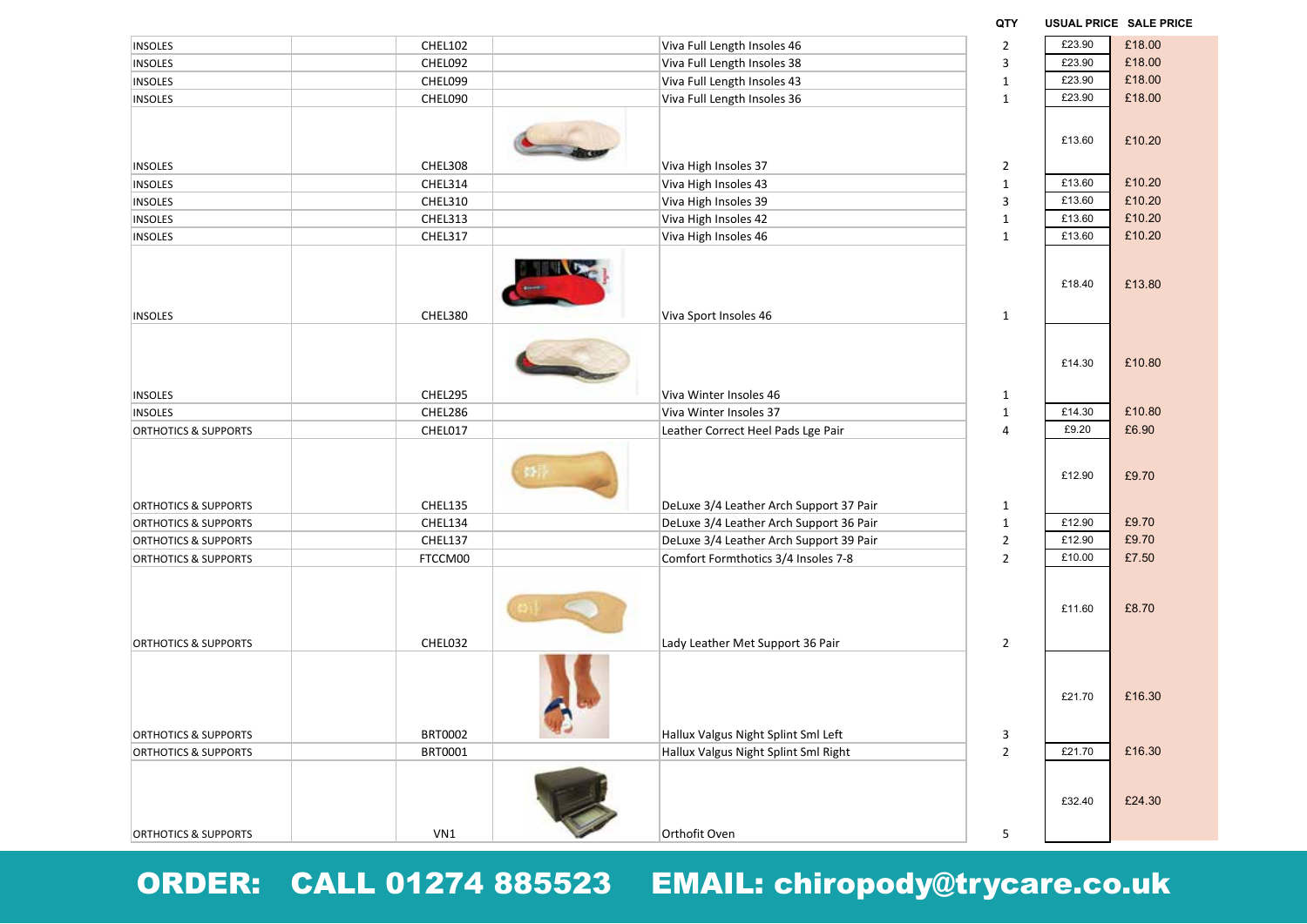|                                 |              |                |                                            | uli            |        | USUAL PRIUE SALE PRIUI |
|---------------------------------|--------------|----------------|--------------------------------------------|----------------|--------|------------------------|
|                                 |              |                |                                            |                | £16.60 | £12.50                 |
| <b>ORTHOTICS &amp; SUPPORTS</b> |              | RTHFMD10       | Orthofit WO MetDome M 3 W 3-4 Pair         | 3              |        |                        |
|                                 |              |                |                                            |                | £18.60 | £14.00                 |
| <b>ORTHOTICS &amp; SUPPORTS</b> |              | CHEL071        | Relax Anatomical Support Ladies 40 Pair    | $\mathbf{1}$   |        |                        |
| <b>ORTHOTICS &amp; SUPPORTS</b> |              | CHEL075        | Relax Anatomical Support Mens 43 Pair      | $\mathbf{1}$   | £10.60 | £8.00                  |
|                                 |              |                |                                            |                | £21.00 | £15.80                 |
| <b>ORTHOTICS &amp; SUPPORTS</b> |              | <b>PWRPUSL</b> | Powerstep Ultra Stretch Lge                | 1              |        |                        |
| <b>ORTHOTICS &amp; SUPPORTS</b> |              | CHEL263        | Viva Mini 3/4 Foot Support 41 Pair         | 5              | £15.20 | £11.40                 |
| <b>ORTHOTICS &amp; SUPPORTS</b> |              | CHEL267        | Viva Mini 3/4 Foot Support 45 Pair         | $\overline{2}$ | £15.20 | £11.40                 |
| <b>ORTHOTICS &amp; SUPPORTS</b> |              | CHEL270        | Viva Mini 3/4 Foot Support 48 Pair         | $\overline{2}$ | £15.20 | £11.40                 |
| <b>ORTHOTICS &amp; SUPPORTS</b> |              | CHEL258        | Viva Mini 3/4 Foot Support 36 Pair         | 3              | £15.20 | £11.40                 |
| <b>ORTHOTICS &amp; SUPPORTS</b> |              | CHEL268        | Viva Mini 3/4 Foot Support 46 Pair         | $\overline{2}$ | £15.20 | £11.40                 |
| <b>ORTHOTICS &amp; SUPPORTS</b> |              | CHEL265        | Viva Mini 3/4 Foot Support 43 Pair         | 3              | £15.20 | £11.40                 |
| <b>ORTHOTICS &amp; SUPPORTS</b> |              | <b>UXLNATL</b> | Xline Orthotics AT UK 9-11 Lge Pair        | $\overline{2}$ | £18.70 | £14.10                 |
| <b>ORTHOTICS &amp; SUPPORTS</b> |              | <b>UXLNATM</b> | Xline Orthotics AT UK 6-8 Med Pair         | $\overline{2}$ | £18.70 | £14.10                 |
| <b>ORTHOTICS &amp; SUPPORTS</b> | Sleeve       | <b>UODS6WS</b> | Orthosleeve DS6 Decompression Sleeve Small | 3              | £13.25 | £10.00                 |
| <b>ORTHOTICS &amp; SUPPORTS</b> | Sleeve       | UODS6WL        | Orthosleeve DS6 Decompression Sleeve Large | 3              | £13.25 | £10.00                 |
|                                 |              |                |                                            |                | £17.10 | £12.90                 |
| <b>ORTHOTICS &amp; SUPPORTS</b> | Sleeve       | UOFS6WL        | Orthosleeve FS6 Foot Sleeve White Large    | 3              |        |                        |
| <b>ORTHOTICS &amp; SUPPORTS</b> | Sleeve       | UOFS6WS        | Orthosleeve FS6 Foot Sleeve White Small    | 3              | £17.10 | £12.90                 |
| <b>ORTHOTICS &amp; SUPPORTS</b> | Sleeve       | UOFS6BM        | Orthosleeve FS6 Foot Sleeve Black Medium   | 3              | £17.10 | £12.90                 |
| <b>ORTHOTICS &amp; SUPPORTS</b> | Sleeve       | UOFS6BS        | Orthosleeve FS6 Foot Sleeve Black Small    |                | £17.10 | £12.90                 |
|                                 |              |                |                                            |                | £11.05 | £8.30                  |
| <b>ORTHOTICS &amp; SUPPORTS</b> | <b>SOCKS</b> | UOFS4BM        | Orthosleeve FS4 Orthotic Sock Blk Med Pair | 3              |        |                        |

**QTY USUAL PRICE SALE PRICE**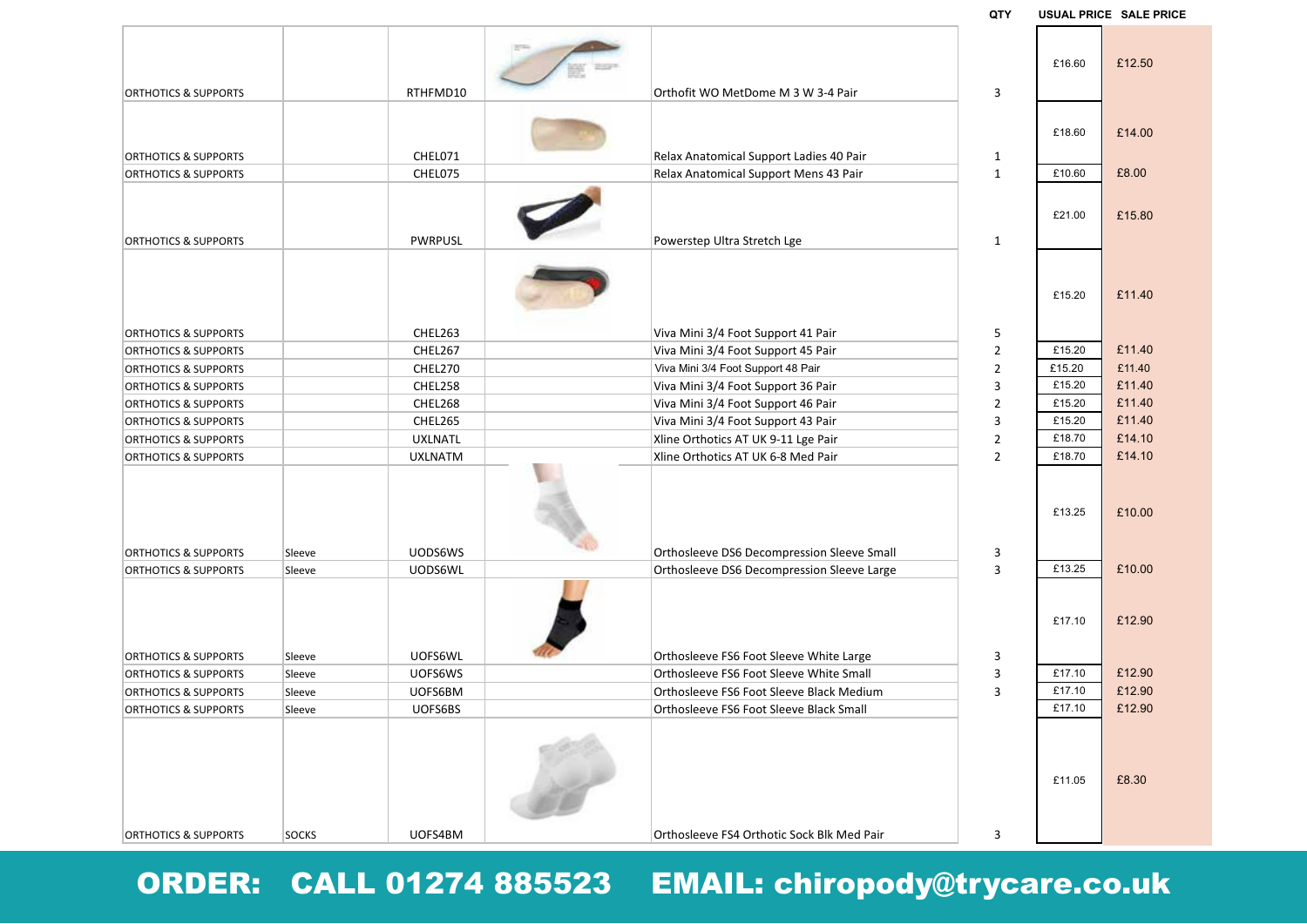| <b>ORTHOTICS &amp; SUPPORTS</b>                       | <b>SOCKS</b> | UOFS4WM         | Orthosleeve FS4 Orthotic Sock Wht Med Pair | 3            | £11.05 | £8.30  |
|-------------------------------------------------------|--------------|-----------------|--------------------------------------------|--------------|--------|--------|
| <b>ORTHOTICS &amp; SUPPORTS</b>                       | <b>SOCKS</b> | UOFS4WL         | Orthosleeve FS4 Orthotic Sock Wht Lge Pair | 3            | £11.05 | £8.30  |
| <b>ORTHOTICS &amp; SUPPORTS</b>                       | SOCKS        | UOFS4BS         | Orthosleeve FS4 Orthotic Sock Blk Sml Pair | 3            | £11.05 | £8.30  |
| SILICONES, ADHESIVES & ACCESS                         |              | FRS0092         | Silicone Duo 30                            | 1            | £48.00 | £36.00 |
| <b>Chiropody Medical Supports &amp; Rehabiliation</b> |              |                 |                                            |              |        |        |
| THERMAL SUPPORTS                                      | <b>ELBOW</b> | <b>THRM0020</b> | Thermal Tennis Elbow Strap & Pad Lge       | $\mathbf{1}$ | £9.30  | £7.00  |
| <b>THERMAL SUPPORTS</b>                               | <b>FOOT</b>  | THRM0101        | Thermal Foot Stabiliser Orthosis FSO Med   | $\mathbf{1}$ | £20.50 | £15.40 |
|                                                       |              |                 |                                            |              |        |        |
| <b>THERMAL SUPPORTS</b>                               | <b>FOOT</b>  | <b>THRM0007</b> | Thermal Plantar FXT Night Splint Lge       | $\mathbf{1}$ | £19.30 | £14.50 |
| <b>Miscellaneous</b>                                  |              |                 |                                            |              |        |        |
|                                                       |              |                 |                                            |              |        |        |
|                                                       |              | <b>MYCOMIST</b> |                                            |              | £10.50 | £7.90  |
| ANTIPERSPIRANT                                        |              |                 | Mycomist Spray 4oz                         | $\mathbf{1}$ | £1.45  | £1.10  |
| STRAPPINGS, TAPES & BANDAGE:                          |              | UPSM1MM         | Proform Splint Material 1.0mm Square       | $\mathbf{1}$ |        |        |
| <b>SUNDRIES</b>                                       |              | UTQNY1S         | Tourniquet NS Yellow Sml Pk10              | 130          | £10.75 | £8.10  |
|                                                       |              |                 |                                            |              | £10.75 | £8.10  |
| <b>SUNDRIES</b>                                       |              | UTQNG1L         | Tourniquet NS Green Lge Pk10               | 10           |        |        |
| Instruments                                           |              |                 |                                            |              |        | £0.00  |
|                                                       |              |                 |                                            |              | £28.90 | £21.70 |
| <b>NIPPERS</b>                                        |              | ES116           | Nippers Full Moon 13cm D/Sp WC Gripped     | 1            |        |        |
| <b>NIPPERS</b>                                        |              | <b>CFK023</b>   | Springs CFK006 CFK019                      | 15           | £2.20  | £1.70  |
| <b>NIPPERS</b>                                        |              | CFK051          | Nippers 14cm Box Joint Std Dbl Spring      | $\mathbf{1}$ | £59.00 | £44.30 |
| NIPPERS                                               |              | <b>CFK049</b>   | Nippers 14cm Box Joint 1 point Dbl Spring  | $\mathbf{1}$ | £59.00 | £44.30 |
| <b>NIPPERS</b>                                        |              | CFK027S         | Springs CFK027                             | 14           | £2.00  | £1.50  |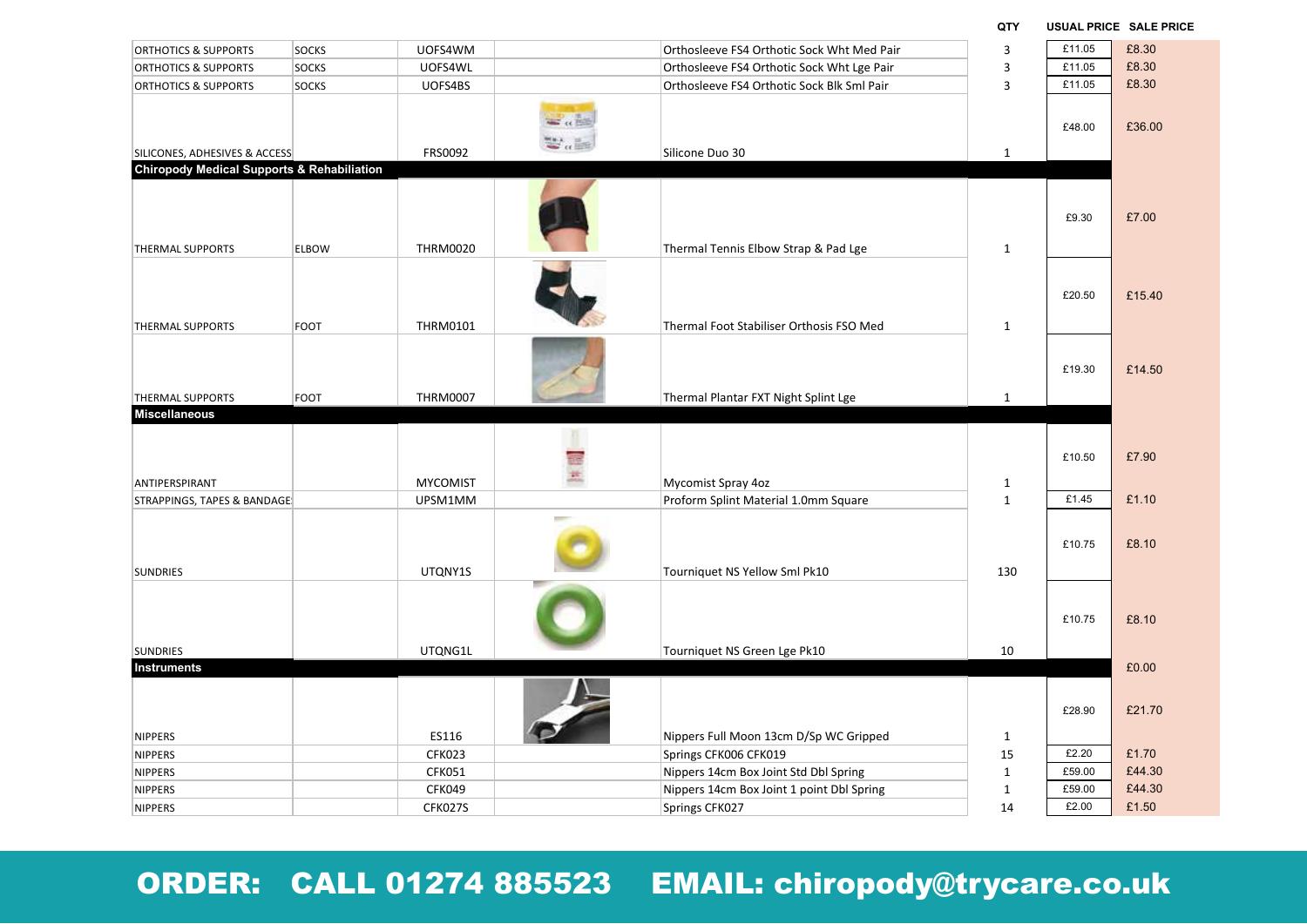**QTY USUAL PRICE SALE PRICE**

|                                                                          |                             |                |                     |                                            |                | £19.30 | £14.50 |
|--------------------------------------------------------------------------|-----------------------------|----------------|---------------------|--------------------------------------------|----------------|--------|--------|
|                                                                          |                             |                |                     |                                            | 6              |        |        |
| <b>INSTRUMENT TRAYS</b><br><b>Chiropody Burs, Blades &amp; Abrasives</b> |                             | SDT02          |                     | Directa Instrument Tray Red                |                |        | £0.00  |
| <b>SCALPEL BLADES &amp; HANDLES</b>                                      | <b>BLADES</b>               | 23PAR          |                     | Scalpel Blade 23 SS ST Paragon Pk100       | $\mathbf{1}$   | £11.70 | £8.80  |
| <b>SCALPEL BLADES &amp; HANDLES</b>                                      | <b>BLADES</b>               | 6PAR           |                     | Scalpel Blade 6 SS ST Paragon Pk100        | $\overline{3}$ | £10.90 | £8.20  |
| <b>SCALPEL BLADES &amp; HANDLES</b>                                      | <b>SCALPEL BLADES</b>       | 21CNS          |                     | Scalpel Blade 21 CS NS SM Pk100            | $\mathbf{1}$   | £9.30  | £7.00  |
| <b>SCALPEL BLADES &amp; HANDLES</b>                                      | <b>SCALPEL BLADES</b>       | <b>20NS</b>    |                     | Scalpel Blade 20 CS NS SM Pk100            | 28             | £9.30  | £7.00  |
|                                                                          | <b>SCALPEL BLADES</b>       | 26C            |                     |                                            | $\mathbf{1}$   | £9.30  | £7.00  |
| <b>SCALPEL BLADES &amp; HANDLES</b>                                      |                             | 21             |                     | Scalpel Blade 26 CS NS SM Pk100            | 9              | £3.60  | £2.70  |
| <b>SCALPEL BLADES &amp; HANDLES</b>                                      | SINGLE USE SCALPEL          | 15SRDST        |                     | Scalpel Blade 21 Disp Complete SM Pk10     | $\overline{2}$ | £23.70 | £17.80 |
| <b>SCALPEL BLADES &amp; HANDLES</b>                                      | SINGLE USE SCALPEL          |                |                     | Scalpel Blade 15 Disp Retract ST SM Pk25   |                |        |        |
|                                                                          |                             |                |                     |                                            |                |        |        |
|                                                                          | <b>ABRASIVE DISCS &amp;</b> |                |                     |                                            |                | £28.95 | £21.80 |
| <b>BURS &amp; ABRASIVES</b>                                              | CAPS                        | GHWL0068       |                     | Gerlach Abrasive Caps 10mm Coarse Pk25     | $\mathbf{1}$   |        |        |
|                                                                          |                             |                |                     |                                            |                |        |        |
|                                                                          | <b>ABRASIVE DISCS &amp;</b> |                | S-                  |                                            |                | £18.10 | £13.60 |
| <b>BURS &amp; ABRASIVES</b>                                              | CAPS                        | <b>MTBLST</b>  |                     | Mandrel Type B Long ST                     | 3              |        |        |
|                                                                          |                             |                |                     |                                            |                |        |        |
|                                                                          |                             |                |                     |                                            |                | £5.90  | £4.50  |
| <b>BURS &amp; ABRASIVES</b>                                              | <b>HP DIAMOND BURS</b>      | DIADT58        |                     | Diamond Bur DT58 CD03072C                  | 23             |        |        |
|                                                                          |                             |                |                     |                                            |                |        |        |
|                                                                          |                             |                |                     |                                            |                |        |        |
|                                                                          |                             |                |                     |                                            |                | £7.65  | £5.80  |
| <b>BURS &amp; ABRASIVES</b>                                              | TUNSTENCARBIDE              | <b>UTCCDBF</b> |                     | TC Cylinder Dome Ended Bur Fine            | 5              |        |        |
| <b>BURS &amp; ABRASIVES</b>                                              | <b>TUNSTENCARBIDE</b>       | <b>UTCCDBC</b> |                     | TC Cylinder Dome Ended Bur Coarse          | 4              | £7.65  | £5.80  |
| <b>Chiropody Books, Stationery &amp; Study Aids</b>                      |                             |                |                     |                                            |                |        |        |
|                                                                          |                             |                |                     |                                            |                |        |        |
|                                                                          |                             |                | CUTTINGS<br>PARINGS |                                            |                |        |        |
|                                                                          |                             |                |                     |                                            |                | £20.00 | £15.00 |
|                                                                          |                             |                |                     |                                            |                |        |        |
| <b>STUDY AIDS</b>                                                        | <b>REFERENCE GUIDES</b>     | <b>BKS018</b>  |                     | Cuttings & Parings John Falkner-Heylings   | $\mathbf{1}$   |        |        |
| <b>STUDY AIDS</b>                                                        | <b>REFERENCE GUIDES</b>     | <b>BKS016</b>  |                     | Safe Drill Technique John Falkner-Heylings | 3              | £20.00 | £15.00 |
| <b>STUDY AIDS</b>                                                        | REFERENCE GUIDES            | <b>BKS030</b>  |                     | Marketing Yourself Victor Fletcher         | $\mathbf{1}$   | £18.00 | £13.50 |
| <b>Chiropody Practice Clothing</b>                                       |                             |                |                     |                                            |                |        |        |
|                                                                          |                             |                |                     |                                            |                |        |        |
|                                                                          |                             |                |                     |                                            |                |        |        |
|                                                                          |                             |                |                     |                                            |                | £22.25 | £16.70 |
|                                                                          |                             |                |                     |                                            |                |        |        |
| <b>SCRUBSUITS</b>                                                        |                             | <b>HRV0964</b> |                     | Unisex Scrub Tunic White Lge               | 3              |        |        |
| <b>SCRUBSUITS</b>                                                        |                             | HRV0941        |                     | Unisex Scrub Tunic Light Blue Med          | 4              | £22.25 | £16.70 |
| <b>SCRUBSUITS</b>                                                        |                             | <b>HRV0956</b> |                     | Unisex Scrub Tunic Navy XSml               | $\mathbf{1}$   | £22.25 | £16.70 |
| <b>SCRUBSUITS</b>                                                        |                             | <b>HRV0924</b> |                     | Unisex Scrub Tunic Burgundy Sml            | $\mathbf{1}$   | £22.25 | £16.70 |
| <b>SCRUBSUITS</b>                                                        |                             | <b>HRV0946</b> |                     | Unisex Scrub Tunic Magenta Lge             | $\mathbf{1}$   | £22.25 | £16.70 |
| <b>SCRUBSUITS</b>                                                        |                             | <b>HRV0940</b> |                     | Unisex Scrub Tunic Light Blue Lge          | $\overline{2}$ | £22.25 | £16.70 |
| <b>SCRUBSUITS</b>                                                        |                             | <b>HRV0968</b> |                     | Unisex Scrub Tunic White XSml              | $\mathbf{1}$   | £22.25 | £16.70 |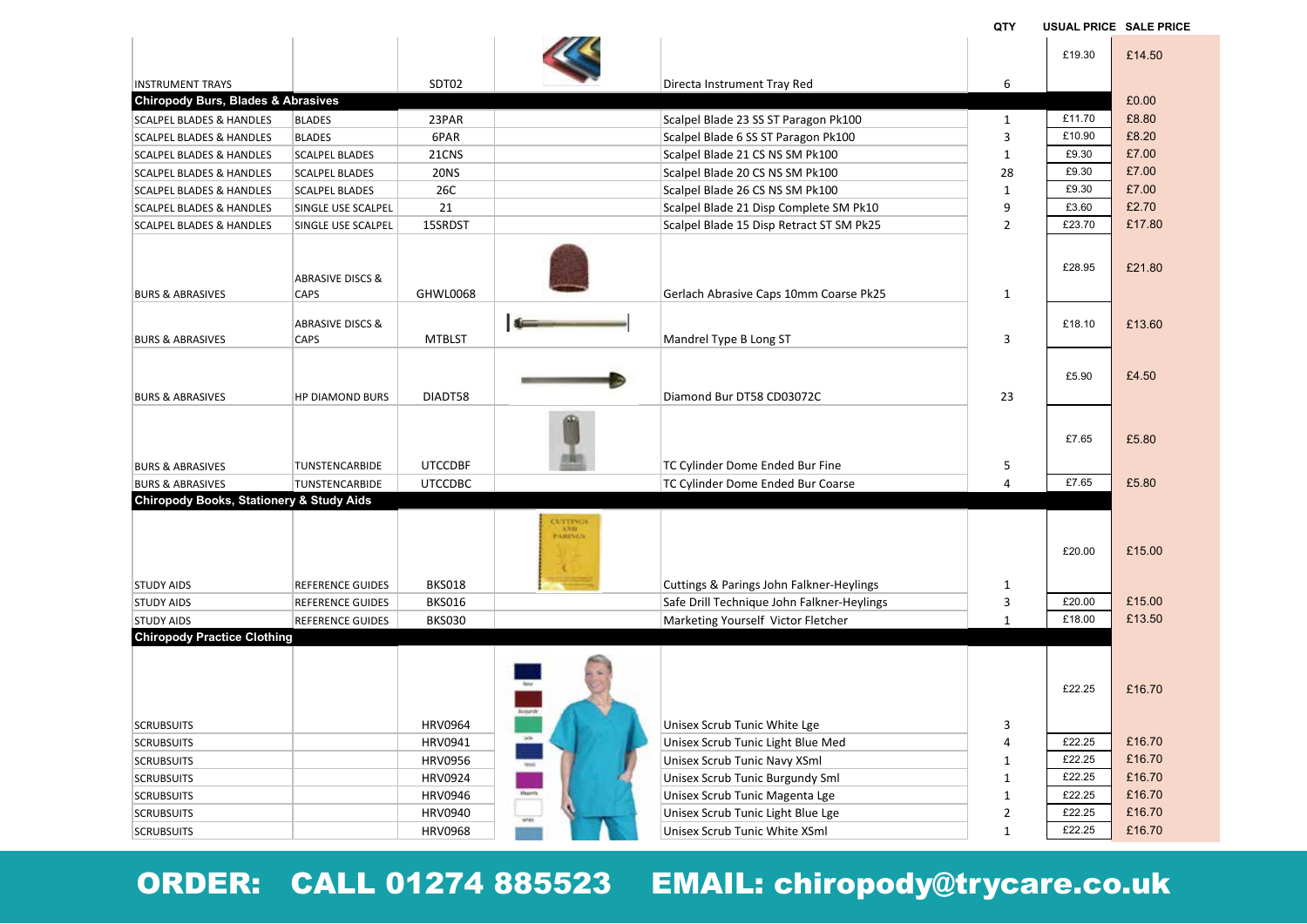| <b>SCRUBSUITS</b>            |                                        | HRV0916         | <b>BOOK</b>        | Unisex Scrub Tunic Bottle Green Lge      | $\mathbf{1}$   | £22.25           | £16.70           |
|------------------------------|----------------------------------------|-----------------|--------------------|------------------------------------------|----------------|------------------|------------------|
| <b>SCRUBSUITS</b>            |                                        | HRV1000         |                    | Unisex Scrub Trousers Magenta Lge        | $\mathbf{1}$   | £22.25           | £16.70           |
| <b>SCRUBSUITS</b>            |                                        | <b>HRV0988</b>  | <b>Birds Green</b> | Unisex Scrub Trousers Jade Lge           | $\mathbf{1}$   | £22.25           | £16.70           |
| <b>TROUSERS</b>              |                                        | <b>HRV0393</b>  | igetine            | Mens Trousers Black 30 Reg               | $\mathbf{1}$   | £21.60           | £16.20           |
| <b>TROUSERS</b>              |                                        | <b>HRV0055</b>  |                    | Ladies Trousers Black 12 Reg             | $\overline{2}$ | £23.60           | £17.70           |
| <b>TROUSERS</b>              |                                        | HRV0211         |                    | Ladies Trousers Pine 16 Reg              | $\mathbf{1}$   | £23.60           | £17.70           |
|                              |                                        |                 |                    |                                          |                | £27.30           | £20.50           |
| <b>TUNICS</b>                |                                        | <b>HRV0754</b>  |                    | Ladies Zip Front Tunic White 10          | $\mathbf{1}$   |                  | £20.50           |
| <b>TUNICS</b>                |                                        | <b>HRV0759</b>  |                    | Ladies Zip Front Tunic White 20          | $\mathbf 1$    | £27.30           |                  |
| <b>TUNICS</b>                |                                        | <b>HRV0478</b>  |                    | Ladies Stud Tunic Burgundy White Trim 12 | $\mathbf{1}$   | £23.30<br>£22.40 | £17.50<br>£16.80 |
| <b>TUNICS</b>                |                                        | HRV1076         |                    | Mens Side Stud Tunic White 50 Chest      | $\mathbf{1}$   |                  |                  |
| <b>TUNICS</b>                |                                        | HRV0121         |                    | Ladies Zip Front White Navy Trim 26      | $\mathbf{1}$   | £21.70           | £16.30           |
| <b>Chiropody Equipment</b>   |                                        |                 |                    |                                          |                | £93.10           | £74.50           |
| DOMICILIARY CASES & BAGS     |                                        | CHIROPCASE5     |                    | Trycare Chiropody Bag Trolley            | $\mathbf{1}$   |                  |                  |
| DOMICILIARY CASES & BAGS     |                                        | <b>CNSM0999</b> |                    | Chiropody Bag Foam Insert                | 8              | £12.50           | £10.00           |
| DOMICILIARY CASES & BAGS     | POUCH                                  | UEBD002         |                    | Isothermal Diabetic Pouch Blue           | $\mathbf{1}$   | £11.90           | £9.60            |
| DOMICILIARY CASES & BAGS     | POUCH                                  | UEBD003         |                    | Isothermal Diabetic Pouch Pink           | $\overline{2}$ | £11.90           | £9.60            |
|                              |                                        |                 |                    |                                          |                | £11.90           | £9.60            |
| DOMICILIARY CASES & BAGS     | POUCH                                  | UEBD004         |                    | Isothermal Diabetic Pouch Violet         | $\overline{2}$ |                  |                  |
| <b>DOMICILIARY EQUIPMENT</b> | ACCESSORIES                            | TPH0207         |                    | Hadewe Podolight Holder for Tri Pod      | $\mathbf 1$    | £8.05            | £6.50            |
| DOMICILIARY EQUIPMENT        | <b>FOOT RESTS &amp;</b><br>ACCESSORIES | <b>UMTRILR</b>  |                    | Tripod Leg Rest                          | 3              | £86.00           | £68.80           |

**QTY USUAL PRICE SALE PRICE**